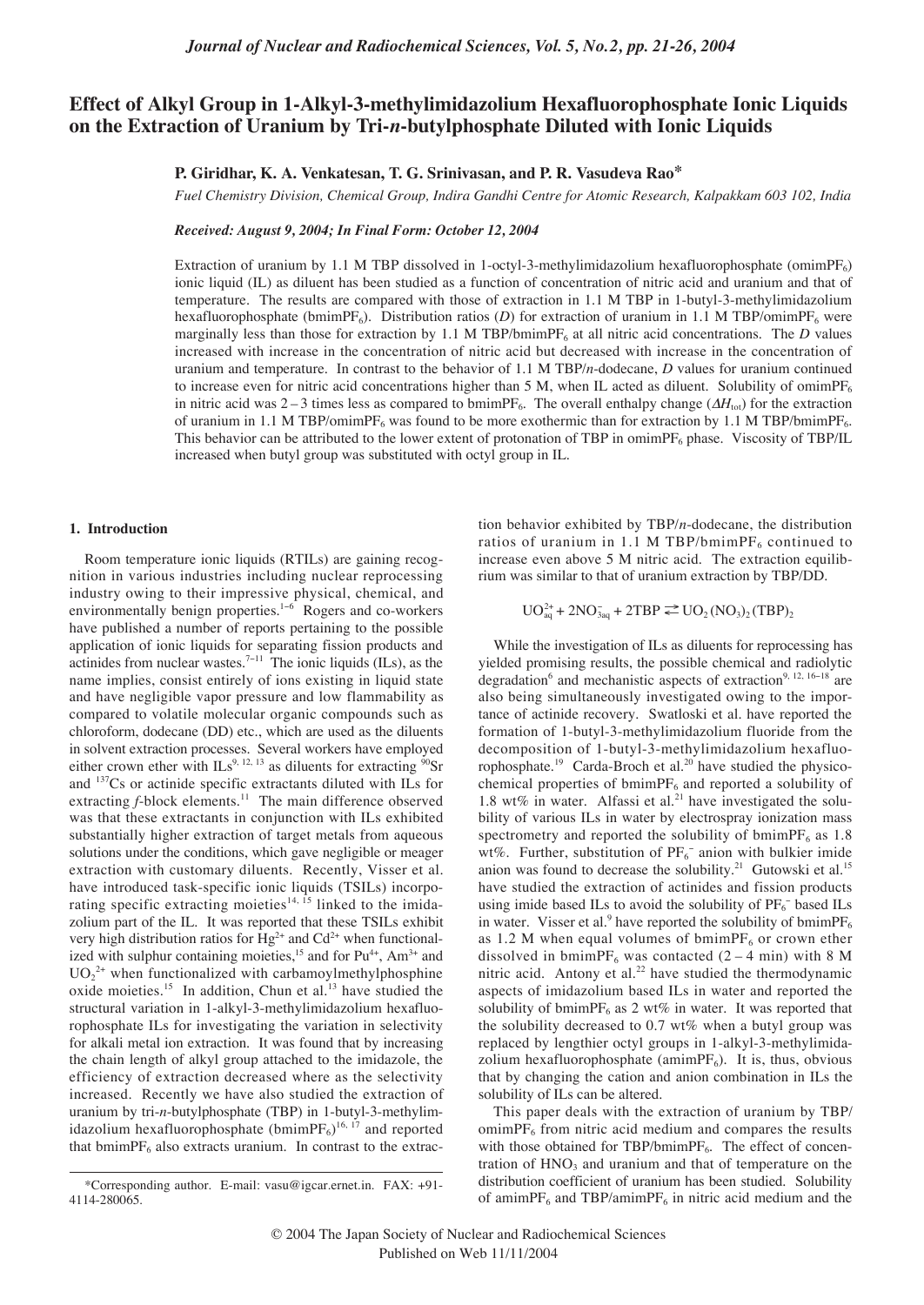influence of temperature on the viscosity of solvents are reported.

### **2. Experimental**

**Materials:** All the chemicals and reagents used were of analytical grade. 1-Methylimidazole, 1-chlorobutane, and hexafluorophosphoric acid were procured from Lancaster, UK. 1- Chlorooctane was obtained from E. Merck. 1-Methylimidazole was distilled before use and other chemicals were used without any purification. TBP and uranyl nitrate were obtained from E.Merck, Mumbai.

*Preparation of ionic liquids.* The procedure adopted for preparing the ILs is described elsewhere.7 Briefly it involves refluxing a mixture of 1-methylimidazole with chloroalkane in the mole ratio of 1:1.2. The resulting product was washed few times with ethylacetate followed by acetonitrile and evaporated under vacuum. Nearly quantitative yield was obtained. The hexafluorophosphate IL was then prepared by adding a precooled liquid of hexafluorophosphoric acid (1.3 mol) to the mixture containing 1-alkyl-3-methylimidazolium chloride (1 mol) in water kept at  $-5^{\circ}$ C. The entire mixture was stirred for 2 days and the bottom IL layer was separated and washed several times with water until the aqueous solution was no longer acidic. The IL was heated to remove moisture at 70˚C using rotary evaporator. An yield of 60% for bmimPF<sub>6</sub> and 82% for  $o$ mimP $F_6$  was obtained. Elemental analysis yielded for bmimPF<sub>6</sub>: C 33.81 (33.80), H 5.31 (5.32), N 9.85 (9.86) P 10.9  $(10.9)$  and for omimPF<sub>6</sub>: C 42.52 (42.35), H 6.79 (6.81), N 8.28 (8.23) P 9.1 (9.1). IR bands: 3175, 3122 cm<sup>-1</sup> (C-H stretch) imidazole ring, 2964, 2932, 2868 cm<sup>−</sup><sup>1</sup> (C-H stretch) aliphatic, 1564, 1465, 1168 cm<sup>−</sup><sup>1</sup> imidazole ring symmetric stretch, 1425, 1378 (MeC-H asymmetric stretch), 834 cm<sup>-1</sup> (P-F stretch).



1-alkyl-3-methylimidazolium hexafluorophosphate

**Scheme 1**. Preparation of 1-alkyl-3-methylimidazolium hexafluorophosphate ionic liquids.

*Extraction studies.* All the extraction studies were carried out at 298 K with 1:1 organic to aqueous phase ratio, unless otherwise mentioned. 1.1 M TBP in amimPF $_6$  was prepared and pre-equilibrated with desired nitric acid concentration. Extraction of uranium as a function of nitric acid concentration was studied by equilibrating 2 mL of organic phase i.e. 1.1 M  $TBP/aminPF_6$  with 2 mL of nitric acid solution containing 233U tracer. The concentration of nitric acid in the test solution was varied from 0.01 M to 8 M. After three hours of equilibration, the radioactivity of 233U distributed between organic and aqueous phases was measured by liquid scintillation counting. The distribution ratio  $(D)$  of uranium and % extraction  $(E)$ were calculated using eqs 1 and 2.

$$
D = \frac{[^{233} \text{U}]_{\text{org}}}{[^{233} \text{U}]_{\text{aq}}}
$$
 (1)

$$
E = \frac{[^{233} \text{U}]_{\text{org}}}{[^{233} \text{U}]_{\text{org}}} +[^{233} \text{U}]_{\text{aq}} \times 100 \tag{2}
$$



**Figure 1.** Variation of absorbance with concentration of 1-alkyl-3 methylimidazolium chloride in water.

Extraction of nitric acid was also studied by equilibrating equal volumes of 1.1M TBP/amimP $F_6$  with nitric acid for three hours. The concentration of nitric acid was varied from 0.01 M to 8 M. The amount of nitric acid present in organic/aqueous phases was determined by titrating a known volume of the organic/aqueous phase with sodium hydroxide. Similar experiment was performed when bmimP $F_6$  or omimP $F_6$  acted as organic phase.

Enthalpy change accompanied by the extraction of uranium in 1.1 M TBP/amimPF<sub>6</sub> was determined by measuring the *D* of uranium as a function of temperature ranging from 298 K to 338 K. In this study 2 mL of organic phase was equilibrated with 2 mL of nitric acid spiked with  $^{233}$ U and the concentration of nitric acid was varied from 2.0 M to 4.0 M.

The solubility of amimP $F_6$  in nitric acid phase was determined by contacting neat amimPF $_6$  as well as 1.1 M TBP solutions in  $amimPF<sub>6</sub>$  with nitric acid of desired concentration ranging from 0.01 M to 8 M. The experiment involved vigorous equilibration of 1 g of organic phase with 1 mL of desired aqueous phase. At various intervals of time, the shaking was stopped. The concentration of IL in aqueous phase was determined by measuring independently the concentrations of imidazolium cation (by spectrophotometry) and  $PF_6^-$  anion (by phosphorous analysis). The absorbance of imidazolium cation in the aqueous phase was measured at the  $\lambda_{\text{max}}$  of 289 nm. The concentration of amim<sup>+</sup> cation in the aqueous phase was calculated with the use of calibration plot, shown in Figure 1. The molar absorptivity for bmimCl and omimCl was found to be 2.2 L mol<sup>−</sup><sup>1</sup> cm<sup>−</sup><sup>1</sup> and 7.8 L mol<sup>-1</sup> cm<sup>-1</sup> respectively. The concentration of phosphorous in the aqueous phase was determined by amidol method<sup>23</sup> after digesting an aqueous aliquot with perchloric acid.

The effect of aqueous uranium concentration on the extraction of uranium was studied by equilibrating the 1.1 M TBP/amimPF $_6$ phase with aqueous phase spiked with 233U tracer containing uranium in the concentration range of  $4.3 \times 10^{-5}$  M to  $8.6 \times 10^{-3}$ M (added in the form of uranyl nitrate) in 3 M nitric acid.

#### **3. Results and Discussion**

A comparison of distribution ratios of uranium in amimP $F_6$ and 1.1 M TBP/amimPF $_6$  as a function of nitric acid concentration is shown in Figure 2. Modest *D* values were obtained when amimP $F_6$  alone acted as extractant and the *D* values varied from 0.004 ( $\sim$ 0.3% extraction) to 0.41 ( $\sim$ 30% extraction) when the concentration of nitric acid was varied from 0.01 to 8 M. This behavior could be attributed to the solubility of uranyl nitrate species in ILs, which are known for dissolving and stabilizing a wide variety of ionic salts.<sup>7, 8, 24, 25</sup> The increase in the solubility with increase in  $[HNO<sub>3</sub>]$  could be due to the increased formation of species such as,  $[UO<sub>2</sub>(NO<sub>3</sub>)<sub>2</sub>]$ ,  $[UO_2(NO_3)_3]$ <sup>-</sup> which can be extracted by the solvation/ion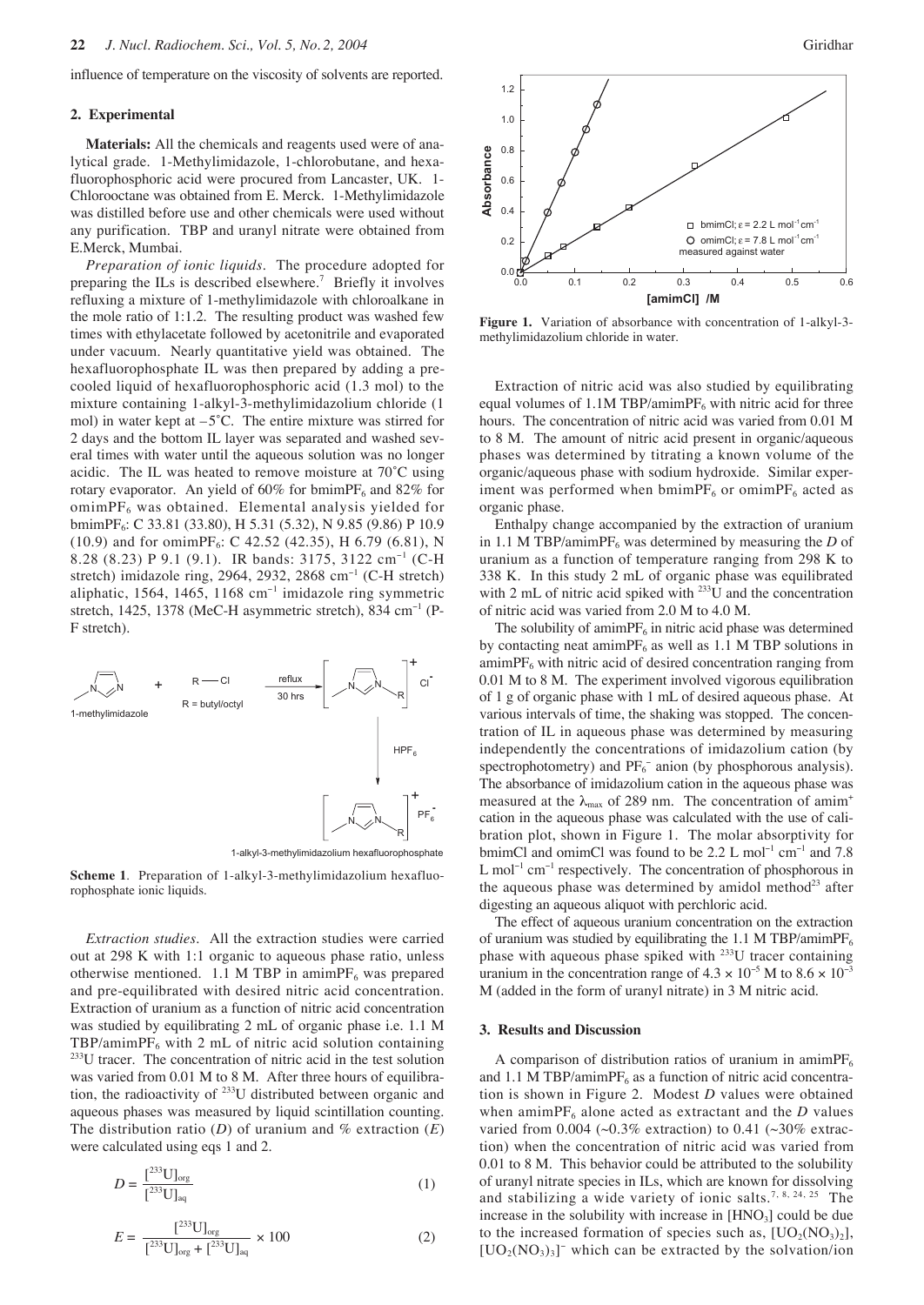

**Figure 2.** Comparison of distribution ratio for extraction of uranium by ionic liquids and  $1.1$  M TBP/ionic liquids from  $HNO<sub>3</sub>$  medium.



Figure 3. Comparison of ionic liquid solubility in aqueous phase at various nitric acid concentrations.

exchange by IL. A similar observation was reported by Visser et al.14 for the extraction of various complexing metal ions from aqueous phase into IL and it was indicated that ILs prefer to extract hydrophobic and larger complex species than hydrated and smaller complexes.

The extraction of uranium by both 1.1 M TBP/amimPF $_6$  was similar at all nitric acid concentrations and *D* gradually increased from 0.05 to 33 when the concentration of nitric acid was increased from  $0.01$  M to 8 M. In contrast to TBP/DD,<sup>1</sup> the distribution ratios continued to increase even when the concentration of nitric acid was >5 M. This indicates that ILs play a significant role in extracting uranium from aqueous phase to organic phase at high nitric acid concentrations.

Table 1 shows the aqueous solubility of IL as a function of the concentration of nitric acid. The solubility values were obtained both from phosphorous analysis using amidol method<sup>21</sup> and by the measurement of absorbance of imidazolium cation dissolved in nitric acid. It can be seen that both the values are

TABLE 1: Solubility of amimPF<sub>6</sub> in Nitric Acid Medium

| [HNO <sub>3</sub> ] <sub>ini</sub> | Solubility of bmim $PF_6$ |                            | Solubility of omimP $F_6$ |                            |
|------------------------------------|---------------------------|----------------------------|---------------------------|----------------------------|
| M                                  | P found, M                | bmim <sup>+</sup> found, M | P found, M                | omim <sup>+</sup> found, M |
| 0.01                               | 0.069                     | 0.063                      | 0.026                     | 0.025                      |
| 0.10                               | 0.116                     | 0.113                      | 0.033                     | 0.030                      |
| 1.00                               | 0.140                     | 0.146                      | 0.080                     | 0.076                      |
| 3.00                               | 0.351                     | 0.345                      | 0.121                     | 0.116                      |
| 6.00                               | 0.619                     | 0.636                      | 0.214                     | 0.201                      |
| 8.00                               | 0.810                     | 0.816                      | 0.310                     | 0.309                      |

Contact time: 3 hours. The values are based on phosphorous analysis and spectrophotometric measurement of alkylimidazolium cation.



**Figure 4.** Rate of acid extraction into organic phase and solubility of PF<sub>6</sub><sup>-</sup> in aqueous phase.



**Figure 5.** Comparison of acid extraction behavior of various ionic liquids and 1.1 M TBP/IL.

in close agreement. Thus, it would appear that both the imidazolium and hexafluorophosphate ions distribute to the aqueous phase and there is no preferential stripping/ion exchange of cation or anion, when IL is contacted with nitric acid. The solubility of bmimPF<sub>6</sub> and omimPF<sub>6</sub> in 0.01 M nitric acid was found to be 1.9 wt% and 0.9 wt% respectively, which is in close agreement with the values reported<sup>19−21</sup> for these ILs in water. Solubility of IL in nitric acid is one of the important parameters from the PUREX process point of view. Visser et al.<sup>9</sup> have reported the solubility of bmimPF<sub>6</sub> as 1.2 M when equal volumes of bmimPF<sub>6</sub> or crown ether dissolved in bmimPF<sub>6</sub> was contacted  $(2 - 4 \text{ min})$ with 8 M nitric acid. Figure 3 compares the aqueous phase solubility of amimPF<sub>6</sub> and 1.1 M TBP/amimPF<sub>6</sub> as a function of nitric acid concentration. The solubilities of both the ILs increase with increase in the concentration of nitric acid and the presence of TBP in IL enhances the solubility. However, the solubility of omimPF<sub>6</sub> IL is 2–3 times lower depending upon [HNO<sub>3</sub>], as compared to bmimPF<sub>6</sub>. The rate of distribution of IL to the aqueous phase and acid extraction by organic phase are shown in Figure 4. It can be seen that rapid extraction of acid takes place and the equilibrium is established in five minutes. Similarly, the solubility of IL reaches the saturation value in less than 10 minutes of equilibration. The acid extraction isotherm of ILs and 1.1 M TBP/ILs are shown in Figure 5. The concentration of acid extracted by the organic phase increased with increase in the concentration of nitric acid present in the aqueous phase in both the cases. But the amount of acid extracted by omimP $F_6$ was  $2-3$  times lower than the corresponding value for bmimPF<sub>6</sub>.

Figures 6a, 6b, and 6c show the IR spectra of 1.1 M TBP/ diluents (diluent is *n*-dodecane, bmimP $F_6$ , or omimP $F_6$ ) equilibrated with various nitric acid concentrations. A doublet at  $1281 \text{cm}^{-1}$  and  $1269 \text{cm}^{-1}$  can be assigned to the P = O stretching of 1.1 M TBP/DD and it gets broadened and shifts to 1234 cm<sup>−</sup><sup>1</sup> and 1210 cm<sup>−</sup><sup>1</sup> respectively when 1.1 M TBP/DD is equilibrated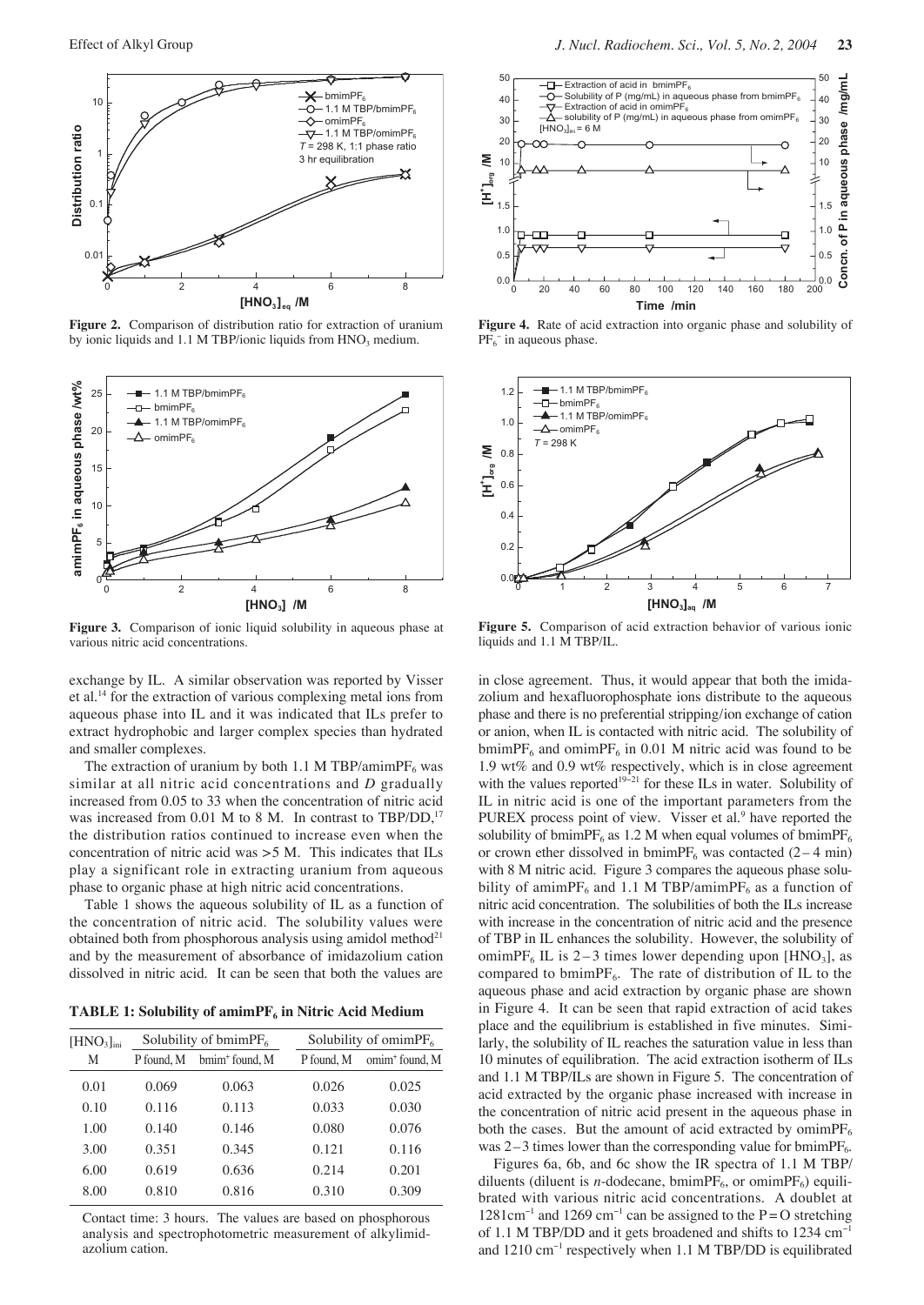

**Figure 6a.** IR spectra of 1.1 M TBP/DD equilibrated with nitric acid of different concentrations.



**Figure 6b.** IR spectra of 1.1 M TBP/bmimPF<sub>6</sub> equilibrated with different concentrations of nitric acid.



**Figure 6c.** IR spectra of 1.1 M TBP/omimPF<sub>6</sub> equilibrated with nitric acid of various concentrations.

with 3 M and 8 M nitric acid. It is interesting to observe from Figures 6b and 6c that the  $P = O$  stretching band of TBP appears at 1263 cm<sup>-1</sup> instead of 1281 cm<sup>-1</sup> – 1269cm<sup>-1</sup>, when TBP is diluted with IL. Equilibration of 1.1 M TBP/bmimPF<sub>6</sub> with 3 M nitric acid significantly broadens the  $P = O$  band and shifts the peak to 1250 cm<sup>−</sup><sup>1</sup> (Figure 6b). This band disappears when  $TBP/bmimPF<sub>6</sub>$  is equilibrated with 8 M nitric acid, probably merging with the bands of bmimPF<sub>6</sub> at 1200 cm<sup>-1</sup>. However, the features in IR spectrum of 3 M acid equilibrated 1.1 M TBP/omimPF<sub>6</sub> are different from 1.1 M TBP/bmimPF<sub>6</sub>. Due to lower extraction of nitric acid by 1.1 M TBP/omimPF<sub>6</sub>, the peak position at 1263 cm<sup>-1</sup> is not affected and the band is only broadened. However, this band merges with other peaks of  $ominPF<sub>6</sub>$  when equilibrated with 8 M nitric acid.

The effect of temperature on the distribution ratio for extraction of uranium and enthalpy of extraction  $(\Delta H_{\text{tot}})$  of uranium



**Figure 7.** Variation of ln *D* with 1/*T* for the extraction of uranium by 1.1 M TBP/omimP $F_6$ .

by 1.1 M TBP/omimPF<sub>6</sub> can be given by the van't Hoff's relation shown in eq 3

$$
\frac{\partial \ln D}{\partial (1/T)} = \frac{-\Delta H_{\text{tot}}}{R} \tag{3}
$$

where  $R$  is gas constant. The plot of  $\ln D$  against  $1/T$  is shown in Figure 7. From the linear regression of the experimental data,  $\Delta H_{\text{tot}}$  for the extraction of uranium by 1.1 M TBP/omimPF<sub>6</sub> was calculated and these values are tabulated in Table 2 along with the values obtained<sup>17</sup> for the extraction of uranium by 1.1 M TBP/bmimPF<sub>6</sub>. It can be observed from the table that the exothermicity decreases with increase in nitric acid concentration in both the cases, which could be due to the combination of a number of factors as indicated by Burger.<sup>26</sup> However, it is interesting to note that the exothermicity observed for the extraction of uranium by 1.1 M TBP/omimP $F_6$  is higher than that for 1.1 M TBP/bmimPF $_6$ . This could be attributed to a lower extent of protonation of TBP in 1.1 M TBP/omimPF $_6$ phase, which results in increase in the availability of free TBP for complexing the uranium transported to the organic phase, resulting in higher exothermicity.

The distribution ratios of uranium extraction by 1.1 M  $TBP/amimPF<sub>6</sub>$  at various initial concentrations of uranium in the aqueous phase are shown in Table 3. It is seen that *D* values

**TABLE 2: Enthalpy Change Observed for the Extraction of Uranium by 1.1 M TBP/ILs at Various Nitric Acid Concentrations** 

|               | $-\Delta H_{\text{tot}}$ , kJ/mol |                                                             |  |  |
|---------------|-----------------------------------|-------------------------------------------------------------|--|--|
| $[HNO_3]$ , M |                                   | 1.1 M TBP/bmimPF <sub>6</sub> 1.1 M TBP/omimPF <sub>6</sub> |  |  |
|               | 17.0                              | 23.6                                                        |  |  |
| 2             | 15.2                              | 21.6                                                        |  |  |
|               | 14.4                              | 18.2                                                        |  |  |
|               |                                   |                                                             |  |  |

**TABLE 3: Variation in the Distribution Ratio of Uranium (at 298 K) with Initial Concentration of Uranium in the 3 M Nitric Acid**

|                       | Distribution ratio of U |                       |  |  |
|-----------------------|-------------------------|-----------------------|--|--|
| $[U] \times 10^4$ , M | 1.1 M TBP/bmimPF $_6$   | 1.1 M TBP/omimP $F_6$ |  |  |
| 0.43                  | 23.0                    | 17.2                  |  |  |
| 4.3                   | 21.4                    | 16.6                  |  |  |
| 21.5                  | 20.0                    | 14.3                  |  |  |
| 43.0                  | 17.1                    | 13.1                  |  |  |
| 86.0                  | 16.6                    | 11.8                  |  |  |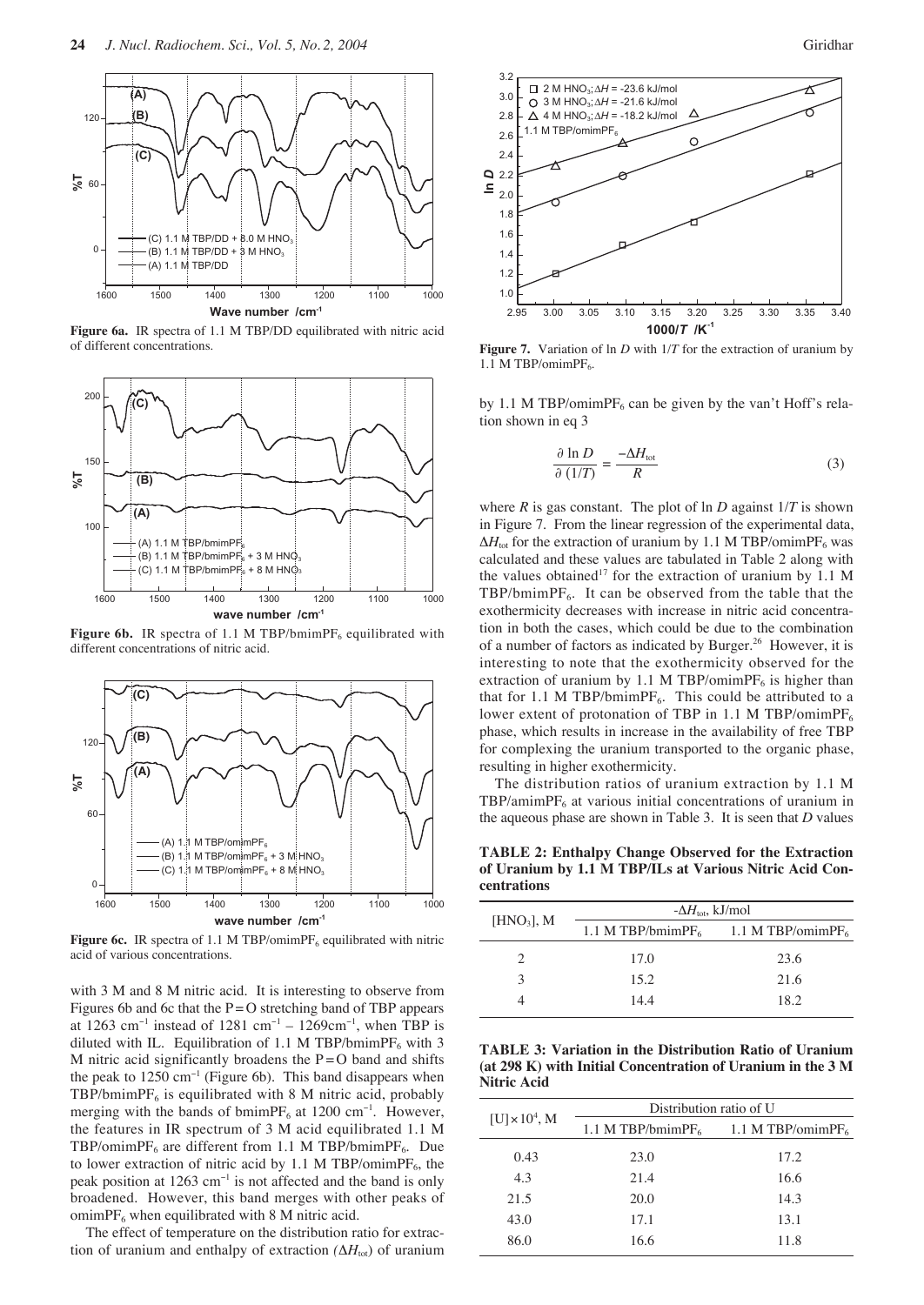decrease with increase in uranium concentration. It is difficult to explain this observed behavior, since the concentration of TBP in organic phase is much higher than the concentration of uranium in aqueous phase.

**Viscosity measurements.** Viscosity of the solvent is an important process parameter determining the hydrodynamic nature of the solvent in solvent extraction process. It is essential that the viscosity of the organic phase  $(\sim 2 \text{ cP})$  is sufficiently low to permit, ready flow of solutions, low power agitators for phase dispersion and efficient phase separation. ILs generally have high viscosity due to strong ionic interaction.<sup>27</sup> However, the viscosity of IL can be lowered by operating the extraction process at higher temperature in order to increase the hydrodynamic properties. Figure 8 shows the effect of temperature on the viscosities (η, in cP) of various ILs and 1.1 M TBP/ILs. It can be seen that the viscosity of octyl based ILs are much higher than that for bmimP $F_6$ , which could be due to higher interaction of bigger octyl groups with the adjacent layers of IL. Since the viscous flow is the rate phenomenon, $^{28}$  it can be represented by eq 4, which relates the activation energy, *E*a, and viscosity.

$$
\eta = \eta_{\circ} e^{E_a/RT} \tag{4}
$$

where  $\eta_0$  and *R* are pre-exponential factor and gas constant respectively. The plot of ln η against 1/*T* is shown in Figure 9. From the slope of the straight line the activation energy  $(E_a)$ was found to be 42.2 kJ/mol and 33.6 kJ/mol respectively for omimPF<sub>6</sub> and bmimPF<sub>6</sub>. For 1.1 M TBP/omimPF<sub>6</sub> and 1.1 M TBP/bmimPF<sub>6</sub>,  $E_a$  was found to be 33.0 kJ/mol and 27.9 kJ/mol respectively and these values were much higher than the  $E_a$  reported (18.2 kJ/mol) for 1.1 M TBP/Shell Spray Base.<sup>29</sup>



**Figure 8.** Variation in the viscosity of ionic liquids as a function of temperature.



**Figure 9.** Arrhenius plot for the variation of viscosity with temperature for various ionic liquids and 1.1 M TBP/IL.

#### **4. Conclusions**

The extraction of uranium by 1.1 M TBP present in a neoteric diluent namely IL, 1-alkyl-3-methylimidazolium hexafluorophosphate, has been studied and the results are compared with butyl and octyl substituents in ILs. The distribution ratio (*D*) for extraction of uranium by 1.1 M TBP/omimPF<sub>6</sub> was marginally lower than that observed in 1.1 M TBP/bmimPF $_6$ and the *D* values were found to increase with increase in nitric acid concentration. In contrast to the extraction behavior exhibited by 1.1 M TBP/DD system, *D* values for the extraction of uranium by 1.1 M TBP/amimP $F_6$  continued to increase when the concentrations of nitric acid was above  $5 \text{ M HNO}_3$ . The solubility of IL in nitric acid medium increased with increase in the concentration of nitric acid in both the cases, but, the solubility of omimPF<sub>6</sub> was  $2 - 3$  times lower depending upon  $HNO<sub>3</sub>$  concentrations. The overall extraction of uranium by  $TBP/ominPF<sub>6</sub>$  is more exothermic as compared to extraction by TBP/bmimPF $_6$  perhaps due to lower extent of protonation of TBP in omimPF<sub>6</sub> phase. Substitution of butyl group in  $amimPF_6$  by octyl group increases the viscosity of IL two fold. Similarly, the viscosity, at 303 K, increases from 66 cP to 94 cP when 1.1 M TBP is diluted with omimPF<sub>6</sub> instead of bmim $PF_6$ .

In summary, the substitution of butyl groups in amimP $F_6$  by octyl group does not alter the extraction behavior of uranium in 1.1 M TBP/ILs significantly. The solubility of IL in aqueous nitric acid phase reduces by a factor of  $2-3$ , when  $ominPF<sub>6</sub>$  is used as diluent, but, the viscosity of the solvent increases  $\sim$ 2 fold.

## **References**

- (1) T. Welton, Chem. Rev. **99**, 2071 (1999).
- (2)J. D. Holbrey and K.R. Seddon, Clean Products and Processes **1**, 223 (1999).
- (3)J. F. Brennecke and E. J. Maginn, AIChE J. **47**, 2384 (2001).
- (4) A. J. Jeapeas, R. C. Thied, K. R. Seddon, W. R. Pitner, E. W. Rooney, J. E. Hattor, and T. Welton, World patent, WO115175, March 1, 2001.
- (5) A. E. Bradley, J. E. Hatter, M. Nieuwenhuyzen, W. R. Pitner, K. R. Seddon, and R. C. Thied, Inorg. Chem. **41**, 1692 (2002).
- (6) D. Allen, G. Boston, A. E. Bradley, T. Gorman, A. Haile, I. Hamblett, J. E. Hatter, M. J. F. Healy, B. Hodgson, R. Lewin, K. V. Lovell, B. Newton, W. R. Pitner, D. W. Rooney, D. Sanders, K. R. Seddon, H. E. Sims, and R. C. Thied, Green Chem. **4**, 154 (2002).
- (7)J. G. Huddleston, H. D. Willauer, R. P. Swatloski, A. E. Vissser, and R. D. Rogers, Chem. Commun. 1765 (1998).
- (8) A. E. Visser, R. P. Swatloski, S. T. Griffin, D. H. Hartman, and R. D. Rogers, Separation Science and Technology **34**, 785 (2001).
- (9) A. E. Visser, R. P. Swatloski, W. M. Reichert, S. T. Griffin, and R. D. Rogers, Ind. Eng. Chem. Res. **39**, 3596 (2000).
- (10)A. E. Visser, R. P. Swatloski, W. M. Reichert, R. Mayton, S. Sheff, A. Wierzbicki, J. H. Jr., and R. D. Rogers, Chem. Commun. 135 (2001).
- (11)A. E. Visser and R. D. Rogers, J. Solid State Chem. **171**, 109 (2003).
- (12)S. Dai, Y. H. Ju, and C. E. Barnes, J. Chem. Soc. Dalton Trans. 1201 (1999).
- (13)S. Chun, S. V. Dzyuba, and R. A. Bartsch, Anal. Chem. **73**, 3737 (2001).
- (14)A. E. Visser, R. P. Swatloski, W. M. Reichert, R. Mayton, S. Sheff, A. Wierbicki, J. H. Davir Jr., and R. D. Rogers, Environ. Sci. Technol. **36**, 2523 (2002).
- (15)K. E. Gutowski, N. J. Bridges, V. A. Cocalia, S. K. Spear,